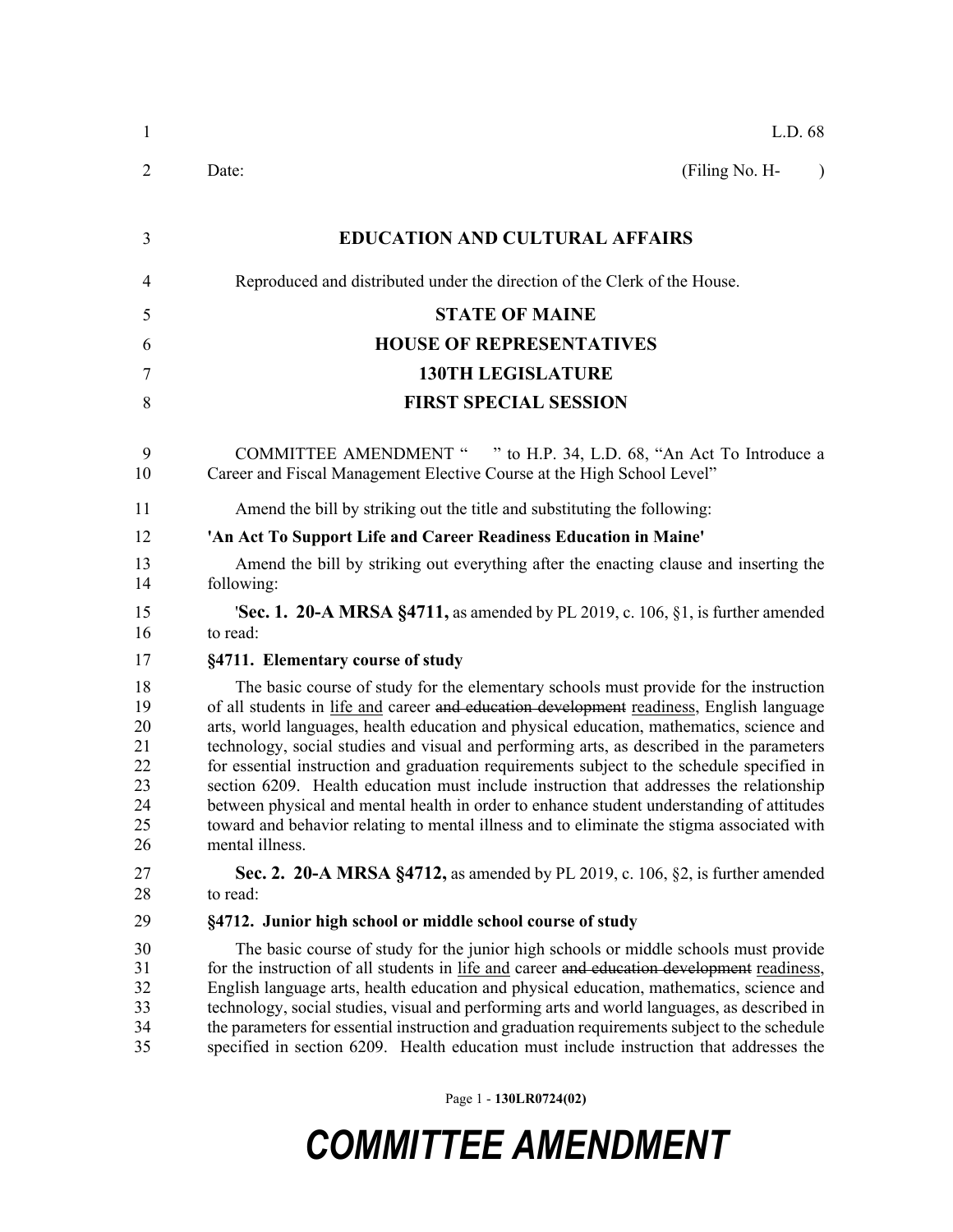relationship between physical and mental health in order to enhance student understanding 37 of attitudes toward and behavior relating to mental illness and to eliminate the stigma 38 associated with mental illness. 1 2 3

4 **Sec. 3. 20-A MRSA §4721, sub-§1,** as enacted by PL 2009, c. 313, §13, is amended 5 to read:

6 **1. Comprehensive program of instruction.** A secondary school shall provide a 7 comprehensive program of instruction of at least 2 years in length, which must meet the 8 requirements of this chapter and the parameters for essential instruction and graduation 9 requirements established under section 6209. The program must include instruction for all 10 students in life and career and education development readiness, English language arts, 11 health education and physical education, mathematics, science and technology, social 12 studies, visual and performing arts and world languages.

- 13 **Sec. 4. 20-A MRSA §4730** is enacted to read:
- 14 **§4730. Life and career readiness standards**

15 Recognizing that students will choose to enter the workforce in different ways and 16 consistent with the life and career readiness standards pursuant to section 6209, each school 17 administrative unit shall offer relevant opportunities that may include interactive 18 experiences and allow for direct exposure between students and a variety of career options 19 to help students develop habits of efficacy, resourcefulness and adaptability as the students 20 take steps to create and implement postsecondary school plans.

21 **Sec. 5. 20-A MRSA §6209, first ¶,** as amended by PL 2015, c. 489, §3, is further 22 amended to read:

23 The department in consultation with the state board shall establish and implement a 24 comprehensive, statewide system of learning results, which may include a core of standards 25 in English language arts and mathematics for kindergarten to grade 12 established in 26 common with the other states, as set forth in this section and in department rules 27 implementing this section and other curricular requirements. The department must 28 establish accountability standards at all grade levels in the areas of mathematics; reading; 29 and science and technology. The department shall establish parameters for essential 30 instruction in English language arts; mathematics; science and technology; social studies; 31 life and career and education development readiness; visual and performing arts; health, 32 physical education and wellness; and world languages. Only a public school, a public 33 charter school as defined in section 2401, subsection 9 or a private school approved for 34 tuition purposes that enrolls at least 60% publicly funded students, as determined by the 35 previous school year's October and April average enrollment, is required to participate in 36 the system of learning results set forth in this section and in department rules implementing 37 this section and other curricular requirements. The commissioner shall develop 38 accommodation provisions for instances where course content conflicts with sincerely held 39 religious beliefs and practices of a student's parent or guardian. The system must be 40 adapted to accommodate children with disabilities as defined in section 7001, subsection 41 1-B.

- 42 **Sec. 6. 20-A MRSA §6209, sub-§2, ¶A,** as amended by PL 2007, c. 259, §5, is 43 repealed and the following enacted in its place:
- 44 A. Life and career readiness;

Page 2 - **130LR0724(02)**

## *COMMITTEE AMENDMENT*